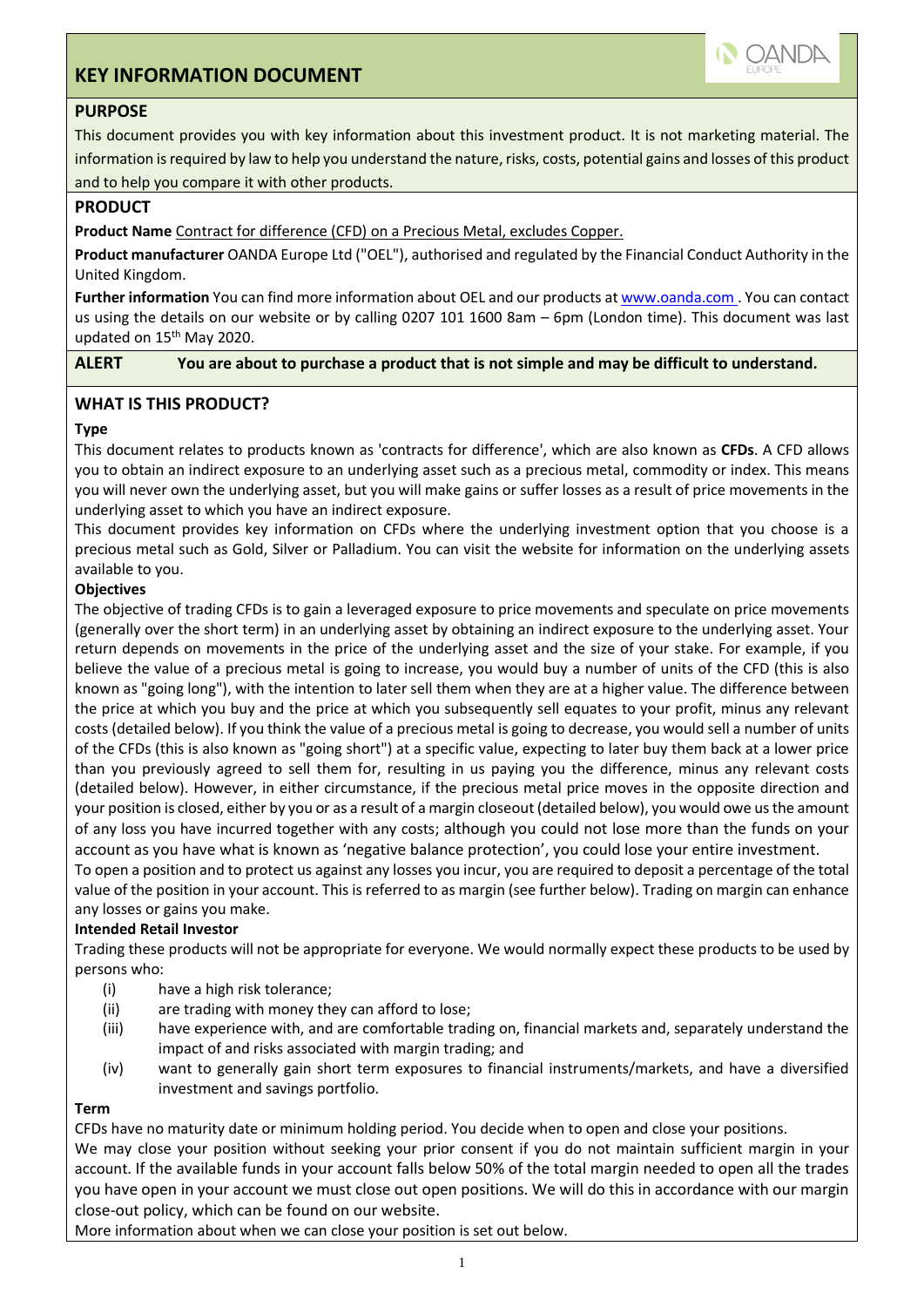## **WHAT ARE THE RISKS AND WHAT COULD I GET IN RETURN?**

#### **Risk Indicator**

**!**



Lower risk **Higher risk** Higher risk There is no recommended or minimum holding period for this product. You must maintain sufficient margin in your account to keep your positions open. Trading this product on margin means you could lose your entire investment.

The summary risk indicator is a guide to the level of risk associated with this product compared to other products. It shows how likely it is that the product will lose money because of movements in the markets or because we are not able to pay you. We have classified these products as 7 out of 7, which is the highest risk class. This is because there is a very high chance that you could lose your entire investment.

CFDs are complex instruments and come with a high risk of losing money rapidly due to leverage. Figures published by the Financial Conduct Authority show that approximately 82% of retail clients trading CFDs with firms regulated by the FCA lose money. Details of the percentage of retail investors who have lost money with us over the preceding 12 months can be found a[t www.oanda.com](http://www.oanda.com/) . You should consider whether you understand how CFDs work and whether you can afford to take the high risk of losing your money.

**BE AWARE OF CURRENCY EXCHANGE RISK. If your account is denominated in a different currency to the quoting currency, your final return will depend on our exchange rate between these two currencies. This risk is not considered in the indicator shown above or in the Performance Scenario below.**

## **You can lose your entire investment, including all cash deposited in your CFD trading account, together with any unrealised net profits from other open positions you may have on your account.** Losses can materialise quickly due to the use of margin (see further below).

CFD trading requires you to maintain a certain level of funds in your account to keep your positions open. This is called margin requirement. You will be able to open a position by depositing only a small percentage of the notional value of the position, creating a leveraged position. Leverage can significantly magnify your gains and losses. If the funds in your account are no longer sufficient to keep your position open, you will be required to make up this shortfall. This is known as a margin call. If you do not meet your margin call, once available funds in your account falls below 50% of the total margin needed to open all the trades that you have open in your account we must close out open positions. We may close your position (immediately and without notice) and you will realise any losses. You could, therefore, lose your entire investment.

You can visit our website for further information.

Our CFDs are not listed on any exchange, and the prices and other conditions are set by us in accordance with our Order Execution Policy. Positions can only be closed with us, and are not transferable to any other provider. If you have multiple positions with us, your risk is cumulative and not limited to one position.

The tax regime of the country in which you are domiciled may impact your return.

This product does not include any protection from future market performance so you could lose some or all of your investment. If we are not able to pay you what is owed, you could lose your entire investment. However, you may benefit from a consumer protection scheme (see the section 'What happens if OEL is unable to pay out'). The indicator shown above does not consider this protection.

## **Performance Scenarios**

This key information document is not specific to a particular product. It applies to a CFD on any precious metal. However, each CFD you enter into with us is specific to you and your choices. You will be responsible for choosing the underlying metal (subject to availability on our platform); when you open and close your position; the size of your position and your margin (subject to leverage limits for the CFD depending on the precious metal); and whether to use any of the risk mitigation features that we offer (such as stop loss orders and reducing your leverage to a 10:1 minimum). This performance scenario is based on an account with only one open position,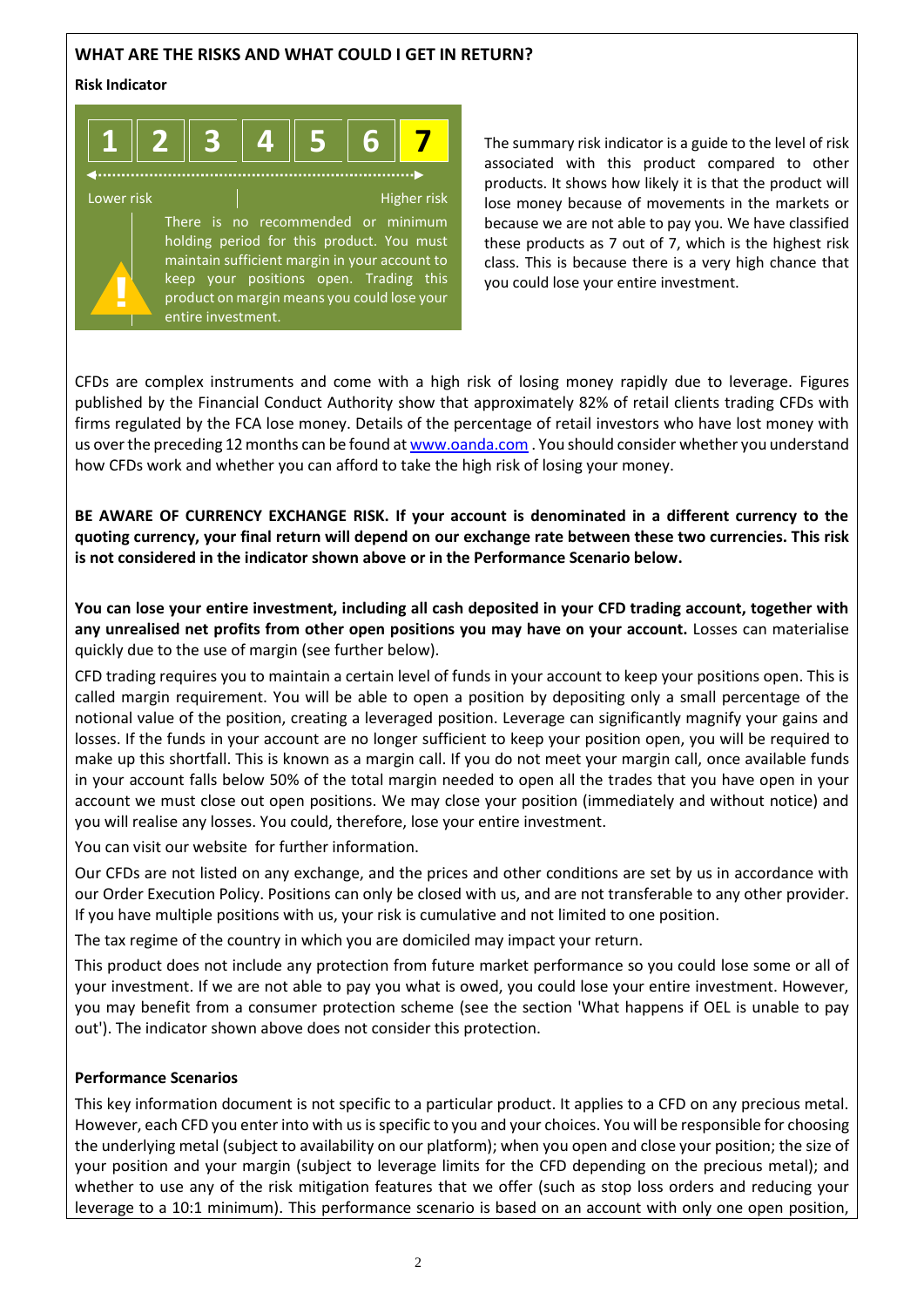however each of your positions will also be impacted by any other open position you have with us. These underlying options offered for each CFD will have a material impact on the risk and return of your investment.

The example below shows the money you could lose or get back under different scenarios if you were to opt to trade the Gold CFD.

The scenarios assume that the position is opened and closed the same day before 5pm ET, and so there are no financing costs, just the dynamic spread, and thereby includes all the costs of the trade. The scenarios also assume that funds on the account match the margin needed in order to open the trade. The figures do not take into account your personal tax situation, which may also affect how much you get back. These performance scenarios assume that you only have one position open, and do not take into account the negative or positive cumulative balance you may have if you have multiple open positions.

The stress and unfavourable scenarios below show what you might lose in adverse market circumstances, and none of the scenarios take into account the situation where we are not able to pay you. The scenarios shown illustrate how your investment could perform. You can compare them with the scenarios of other products. The scenarios presented are an estimate of future performance and are not exact indicators. What you get will vary depending on how the market performs and how long you keep the investment.

Small price movements can rapidly lead to losses, and in one scenario you would need to deposit additional funds in order to avoid margin closeout when the unrealised loss on your trade exceeds 50% of the margin needed to place the trade. However when there is rapid adverse market movement it may not be possible to close out your position with only the loss of 50% of the margin needed to open the trade, you could lose all of the available funds on your account, ie: your entire investment, (any cash deposited in your account and any unrealised net profits from all other open positions).

| <b>Trade</b>       | <b>Account</b><br><b>Denomination</b> | <b>Trade</b><br><b>Size</b> | <b>Pip</b><br><b>Size</b> | <b>Typical</b><br><b>Spread</b> | Leverage | <b>Opening</b><br><b>Price</b> | <b>Margin needed</b><br>to open trade | Close out when <<br>50% open margin<br>held on account |
|--------------------|---------------------------------------|-----------------------------|---------------------------|---------------------------------|----------|--------------------------------|---------------------------------------|--------------------------------------------------------|
| XAU/<br><b>USD</b> | <b>USD</b>                            | 50                          | 0.01                      | 25                              | 20:1     | 1,193.146                      | 2,982.87                              | 1,491.43                                               |

| <b>STRESS</b>                                  |             | <b>MODERATE</b>                          |                | <b>UNFAVOURABLE</b>                                | <b>FAVOURABLE</b>                                     |        |
|------------------------------------------------|-------------|------------------------------------------|----------------|----------------------------------------------------|-------------------------------------------------------|--------|
| <b>Long Position</b><br><b>Margin Closeout</b> |             | <b>Long Position</b><br>No price<br>move |                | <b>Sell Position</b><br><b>Adverse Market Move</b> | <b>Sell Position</b><br><b>Beneficial Market Move</b> |        |
| <b>Closing Price</b>                           | <b>Loss</b> | Loss                                     | Close at price | <b>Loss</b>                                        | Close at price                                        | Gain   |
| 1,163.30                                       | 1,492.30    | 12.50                                    | 1,208.06033    | 745.72                                             | 1,178.23168                                           | 745.72 |

## **WHAT HAPPENS IF OEL IS UNABLE TO PAY OUT?**

If OEL is unable to meet its financial obligations to you, this could cause you to lose the value of any CFDs you have with OEL. OEL segregates your funds from its own money in accordance with the UK FCA's Client Asset rules. Should segregation fail, your investment is covered by the UK's Financial Services Compensation Scheme (FSCS) which covers eligible investments up to £50,000 per person, per firm. See [www.fscs.org.uk.](http://www.fscs.org.uk/)